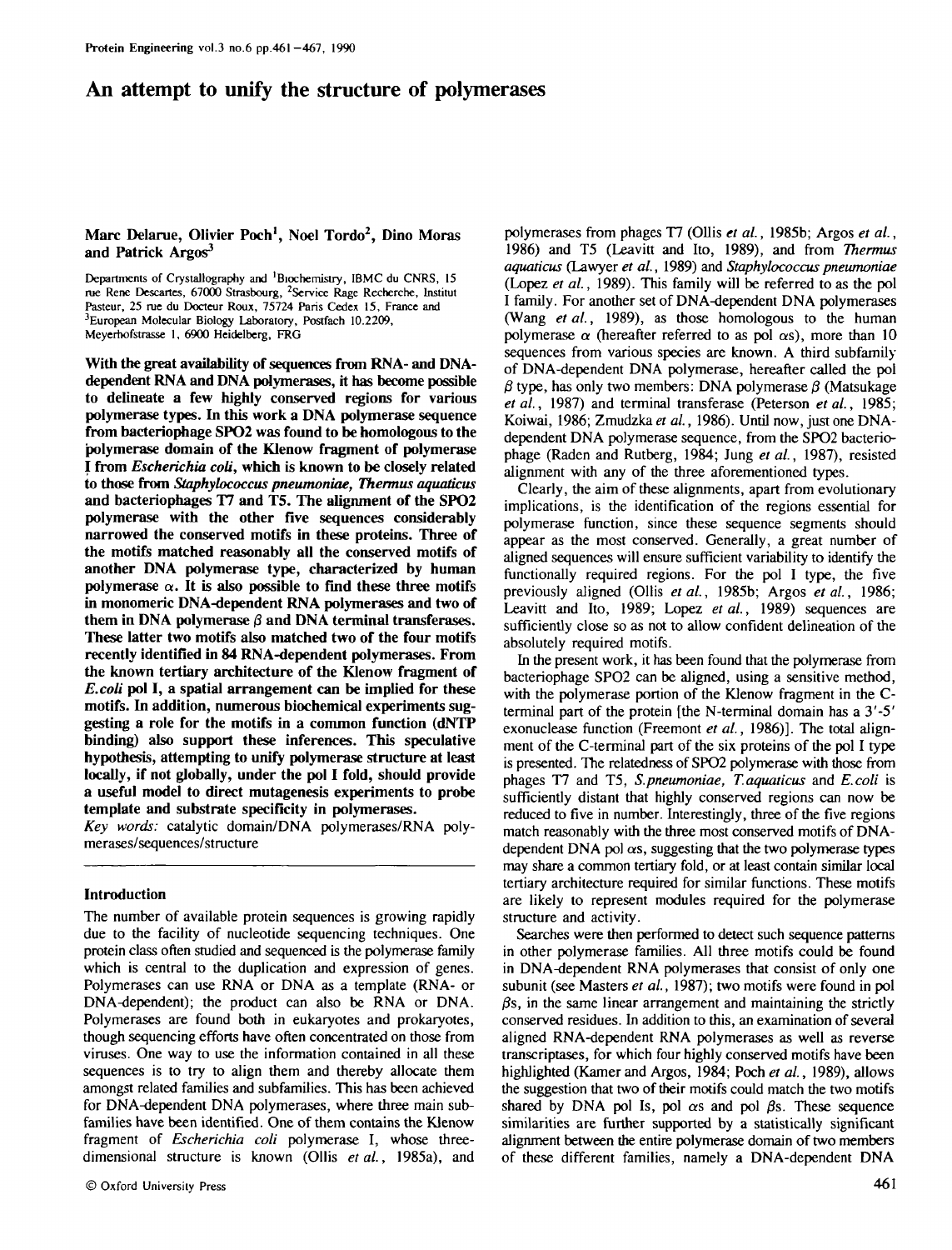

**Fig.** 1. Homology search matrix (Argos, 1987) between the Klenow fragment of DNA poly I from *E. coti* and DNA polymerase from bacteriophage SPO2. The search window lengths ranged from 5 to 35 in steps of 2; the search peaks are plotted over the entire window length, with the largest value dominating when overlap occurs from the mululength windows. The peak values (S) are scored as a number of standard deviations  $(0)$  above the matrix mean for each window length. Thin lines indicate  $4.5\sigma < S < 5.5\sigma$  and thick lines refer to  $5.5\sigma < S < 6.0\sigma$ . The path used as a basis to effect the alignment of Figure 2 is indicated by arrows. The remaining alignments shown in Figure 2 are founded on simultaneous inspection of all six sequences.

polymerase and an RNA-dependent DNA polymerase. The alignment of the C-terminal most motif, containing two acidic groups, is in agreement with those suggested by Argos (1988) amongst RNA-dependent RNA polymerases, reverse transcriptases, and DNA-dependent DNA pol  $\alpha s$ .

An examination of these conserved regions relative to the known Klenow fragment tertiary architecture positions them in areas likely to interact with nucleotides. In fact, many biochemical data (Joyce and Steitz, 1987; Larder *et al.,* 1987b) point to the importance of these motifs in the catalytic process, in the different families of polymerases. The design of site-directed mutagenesis experiments should benefit from the model suggested here, implying possible common tertiary segments for various polymerases, if not a common topology.

## **Results**

Pairwise sequence comparisons were done by a search procedure based on residue characteristics (Argos, 1987). The resulting alignments of the C-terminal polymerase portion of the Klenow fragment of DNA-dependent DNA polymerase I from *E.coli* and polymerases from bacteriophages T7, T5, *S.pneumoniae* and *T.aquaticus* are similar to the ones given by Argos *et al.* (1986), Leavitt and Ito (1989), Lopez *et al.* (1989) and Lawyer *et al.* (1989) respectively. The DNA polymerase sequence from bacteriophage SPO2 was also compared to the *E.coli, S.pneumoniae,* T5 and T7 polymerases. The search matrix and

**OTVENT** 

| SPO2<br><b>T5</b><br>T7     | E. COLI NHSEELTIRL AELEKKAHEI AGEEFRILSST KOLOTILFEK QGIKPLK KTPGGAPSTS EEVLEELAID YPIPKVILEY R.GLAKIKSTYTDKL<br>S.PNEU EMOAERELVI EKLIOEIYEL AGEEFEWNEP KOLGVILFEK LGE.PLEYTK KTKTG.YSTA VDVLERLAPI APIVKKILDY R.QIAKIQ BTYVIGL<br>T. AQUA ALSIEVAEEI ARLEAEVFRL AGHPFHLNSR DOLERVLFDE LGL.PAI.GR TEKTGKRSTS AAVLEALREA HPIVEKILQY R. ELTKLK, BTYIDPL | KHAIACDEOY OAGLIAEAKK LTGLPÄPNST AOLKKVÜZEK. GLIISSLAK DKI ZELIENTNDE TVHRVLFL ROZMAKT  SVKKYLA<br>NLNKAREKLY TYPEVKOLEO DNEAFTERSV KOLRVIIFDY VGLTPTGK LIDTGADSTD AEALNELATO HPIAKTILEI R.KLTKLI STYVEKI<br>REPCELDTRE YVAGAPYTPV EHVVFRPSER DHIQRRIQEA , GWVPT K YTDKGAPVVD DEVLEGVRVD DPEKQAAIDL IKEYIMIQKR IGQSAEGDKA |                 | 111111 11111111111                      |  |                                                  |                         |                   |
|-----------------------------|--------------------------------------------------------------------------------------------------------------------------------------------------------------------------------------------------------------------------------------------------------------------------------------------------------------------------------------------------------|---------------------------------------------------------------------------------------------------------------------------------------------------------------------------------------------------------------------------------------------------------------------------------------------------------------------------|-----------------|-----------------------------------------|--|--------------------------------------------------|-------------------------|-------------------|
| SPO2<br>T5 I<br>T7          | E. COLI PLMINPRTGR VHTSYHQ. AV TATGRLSSTD P. NLQNIP. V RNEEGRRIRQ AF  APEDYVIVSA DYSQIELRIM<br>S.PNEU QOWILA.DGK IHTRYVQ.DL TOTGELSSVD P.NLONIP.A RLEQGELIRK AFV   PEWEDSVILLSS DYSQIELRVL<br>T.AQUA PDLIHPRTGR LHTRFNQ.TA TATGELSSSD P.NLQNIP.V RTPLGQRIRR AFI AEEGHLLVAL DYSQIELRVL                                                                  | MEKALCPDNR VRGLIQFYGA SRTGEODAGRL V.QVQNLPQN KIEDIDTARN LLKGGHYEAI ELLYGQVPFV LSQLVRTAFI PSEGNEFYVS DFSAIEARVI<br>WIRYVAEDGK IHGSVNP.NG AVTGRATHAF P.NLAQIPGV RSPYGEQCRA AFGAEHHLDG  I TGRPWQAGI DASGLEIRCL                                                                                                               | 22 2222222222 2 |                                         |  |                                                  | 3 3333333333 3333333333 | **** MOTIF A **** |
| SPO2<br>T5 I<br>T7          | E. COLI AHLSRDKGLL TAFAE  GKDIHRAT AAEVFGLP LET VTSEQRRSAK AINFGLIYGM SAFGLARQLN IPRK<br>S.PNEU AHISKDEHLI KAPOE AADIHTST REDR VTANDRRNAK AVNFOVVVOI SDFOLSNNLO  ISRK<br>T.AQUA AHLSGDENLI RVFOE GRDIHTET ASTANTGVP REA VOPIMERAAK TINTGVLYGM SAHRLSOELA  IPYE<br>3333333333 3333                                                                      | ANLAGEENRL EVIN THGKIYEA .SAAQMIKVP VESIT KGSPLROKGK VAELALGYQG GKGALIQMGA LAMGLAEGEL PE.LVKANRT<br>AVLSGORNAQ QVFINARNEP DKYPOFHSNI AHMVFKLQ CEPRDVKK LFFALEQAAR AITFGILYGS GPAKVAHSVN EALLEQAAKT GEPFVECTVA<br>AHFMARFDNG EYAHEIL NGDIHTKN QIAAEL   PTRONAK TFIYGTLYGA GOEKIGQIVG  AGEC                                 |                 |                                         |  | 444444 4444444444 444444444<br>**** MOTIF B **** |                         |                   |
| SPO2<br>T5 I<br>T7.         | E. COLI EAQKYMDLYF ERYPGVLEYM ERTRAQAKEQ GY VETLDGRR LYLPDIKSSN GAR RAAAERA AIRAPMOGTA<br>S.PNEU EAKAYIDTYF ERFPGIRNYM DEVVREARDK GY VETLFKRR RELPDINSRN FNI  RGFAEAT AIRSPIGGSA<br>T.AQUA EAQAFIERYF QSFPKVRAMI EKTLEEGRRR GY VETLFGRR RYVPDLEARV KSV  REAAERM AFRAPVOGTA                                                                             | ANKKIVKITWY DVEAAAIKAV KIRKPVKIQH GLITIJYESGI LIVQIPSGRR LAYAKPKIEL DERFGKEALT YEGKIESGKW GRINTYGGKU VER.IVQATA<br>DAKEYIETYF GOFFOLKRWI DKCHDOIKNH GF IYSHFRGKKR LHNIHSED RGV QGEEIRS GFRAIIGSAS<br>RGKELKKKFL ENTPAIAALR ESIQQTLVES SQWVA GEQQVKWKKR W.IKGLDGRK VHV RSPHA ALNTILLGSAG                                   |                 |                                         |  |                                                  |                         |                   |
| SPO2<br>T5 <b>T</b><br>T7 . | E. COLI ADIIKRAMIA VDANLOAEOP RVRM IMOVEDELVF EVHKDOV DAVAKOIHOL MENCTR LDVPLLVEVG SGENWOOAH<br>S. PNEU ADILKIAMIQ LDKALVAGGY QT KM LLQVEDEIVL EVPK SEL VEMKLUKQT MEE AIQ LSVPLIADEN EGATWYEAK<br>T. AQUA ADLARILANVK LFPRLEEMGA RM LLQVEDELVL EAPKERA EAVARLAKEV MEGVYP LAVPLEVEVG IGEDWILSAK                                                         | ROCLAITLAR LONAGY KT VARVEDEAVL DVPRGK.NEL DKVEAIMGEP ISWA KGLPLTADGF VTDYYKKO.<br>SDSLLLGAVD ADNEIISLGL EQEMKI VMLVHDSVVA IVREDLIDQY NEILIRNIQK DRGISI PGCPIGIDSD SEAGGSRDY<br>ALICKLWIIK TEEMLVEKGL KHGWOGDFAY MAWVHOEIOV GORTEEI AOVVIETAOE AMRWVGDHWN FROLLDTEGK MGPNWAICH                                            |                 | 55 5555555555 5555<br>**** MOTIF C **** |  |                                                  |                         |                   |

Fig. 2. Multiple setuence alignment of the C-terminal regions of *E.coli* DNA polymerase I, S.pneumoniae, T.aquaticus, bacteriophages SPO2, T5 and T7 polymerases. The major conserved motifs are numbered  $\overline{1} - 5$ . The number of the first amino acid of the displayed sequence is: 554, 511, 458, 213, 352 and 310 for *E.coli, S.pneumoniae, T.aquaticus,* SPO2, T5 and T7 respectively.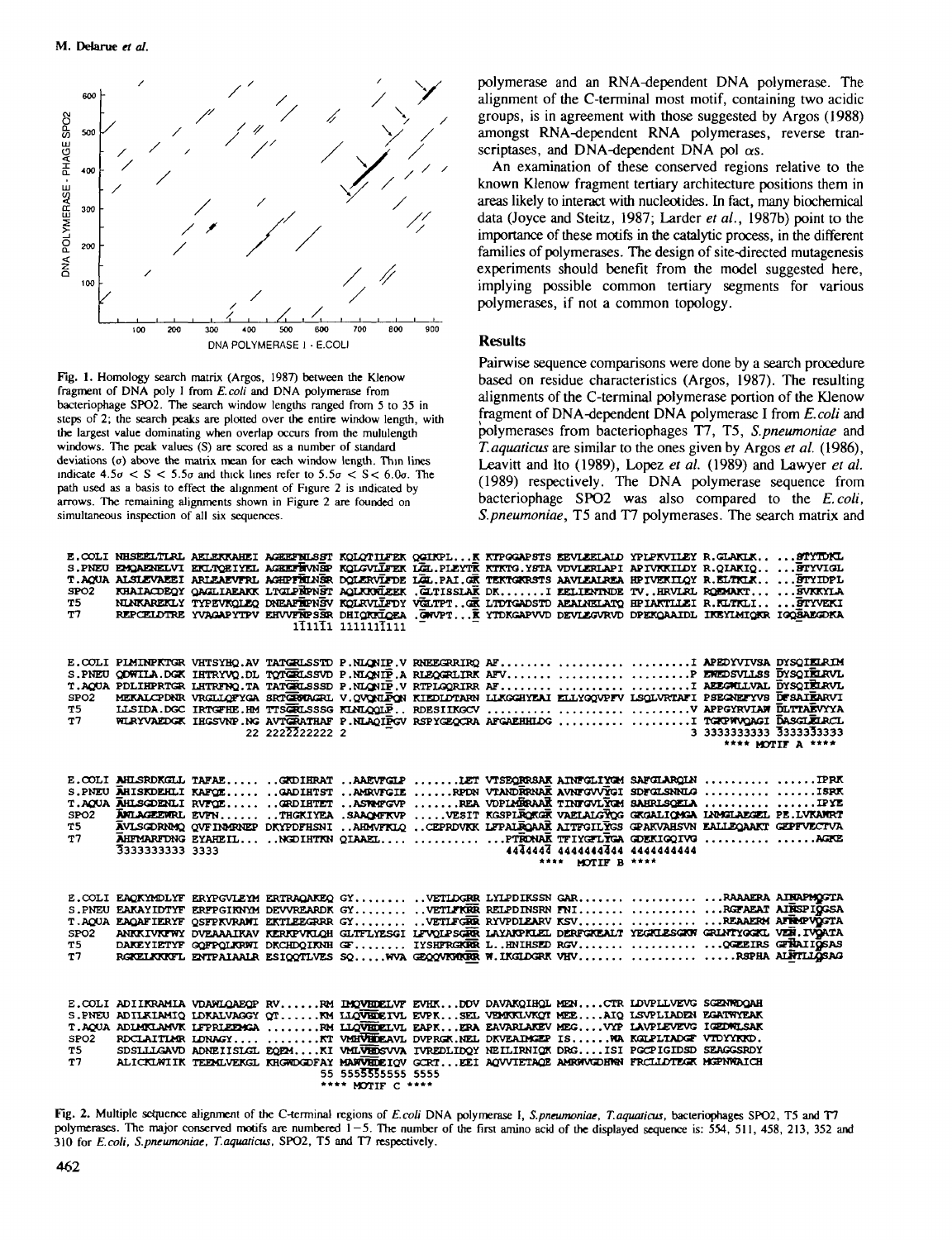alignment pattern taken for SPO2 and *E.coli* polymerases are shown in Figure 1; it is clear that strong regions of homology exist at the 4.5 SD or higher level. No such strong relationships could be found between SPO2 and *S.pneumoniae, T.aquaticus,* T7 or T5 polymerases. Figure 2 shows the alignment of the Cterminal part of these six polymerases sequences; this multiple

alignment was obtained by manual adjustment of the different but closest pairwise alignments. A conservation profile resulting from this alignment was also calculated (data not shown); this profile is based on a five-residue window and the score is simply the normalized sum of the matrix elements corresponding to the mutations observed in all the different pairwise alignments. The

|                                          |               |     |         |         | ------ Motif A ------------                |  |         |       |            |     | ---------- Motif B ------------                                                                              | ---- Motif C ---- |     |                                                                           |                        |                 |  |
|------------------------------------------|---------------|-----|---------|---------|--------------------------------------------|--|---------|-------|------------|-----|--------------------------------------------------------------------------------------------------------------|-------------------|-----|---------------------------------------------------------------------------|------------------------|-----------------|--|
|                                          |               |     | $+ + +$ |         |                                            |  |         | $+ -$ | $+$<br>÷., |     | $+$                                                                                                          | $***$             |     | +++ DNA-DEP DNA POL                                                       |                        |                 |  |
|                                          |               |     |         |         |                                            |  |         |       |            |     | HUM-ALFA 858 FILLLD FNSLYPSIIOEFNICFTTV 66 IROKAL KLITA.NSM YG CLOFSYSRFYAK 25 NLEVIYG D TOSIMIN             |                   |     |                                                                           |                        |                 |  |
|                                          |               |     |         |         |                                            |  |         |       |            |     | CAL-NPV 525 NAFSL DIFNSLVILTIMIAICACLSNL 50 OKONSV KRTA.NSI YG YYGIFYKVLANY 34 TFKVVYG DITOSTFVL             |                   |     |                                                                           |                        |                 |  |
|                                          |               |     |         |         |                                            |  |         |       |            |     | T4 403 YIMSF D LTŠLVPSIIRQVNISPETI 121 TNOLNR K ILLI.NSL YG ALGNIHFRYYDL 33 EDFIAAG D TUSYYVC                |                   |     |                                                                           |                        |                 |  |
|                                          |               |     |         |         |                                            |  |         |       |            |     | EPST-B 579 PVLVV D FASLYPSIIQAENICYSTM 73 KQQLAI K CTC.NAV YG FTGVANGLFPCL 47 QLRVIYG D TOSLFIE              |                   |     |                                                                           |                        |                 |  |
| <b>HERPES</b>                            |               |     |         |         | 717 PVVVF D FASLYPSIIQAENLCFSTL            |  |         |       |            |     | 70 KOOAAI K WC.NSV YG FIGVOHGLIPCL 48 SHRIIYG D TOSIFVL                                                      |                   |     |                                                                           |                        |                 |  |
| <b>CYTOMEG</b>                           |               |     |         |         | 712 PVAVF D FASLYPSI IMAENICYSTL           |  |         |       |            |     | 71 REQMAL R VTC.NAF YG FTGVVNGAPPCL 71 EARVIYG D TOSVFVR                                                     |                   |     |                                                                           |                        |                 |  |
| VACCINIA 519 NVLIF D YNSLYPNVCIFGNLSPETL |               |     |         |         |                                            |  |         |       |            |     | 86 SMOYTY K IVA.NSV YG LMGFRNSALYSY 62 RFRSVYG D TOSVFTE                                                     |                   |     |                                                                           |                        | Pol Alpha's     |  |
| VARIC-2 677 PVVVL D FASLYPSIIQAENLCFTTL  |               |     |         |         |                                            |  |         |       |            |     | 69 KOOAAI K VVC.NSV YG FIGVAOGTLPCL 48 EVKVIYG D TOSVFIR                                                     |                   |     |                                                                           |                        |                 |  |
|                                          |               |     |         |         |                                            |  |         |       |            |     | ADENO 538 PLYVY D ICGNYASAL. THEMPWGPP 120 TLRSIA K LLS. NAL YG SFATKLONKKIV 148 PLKSVYG D TISLFVT           |                   |     |                                                                           |                        |                 |  |
|                                          |               |     |         |         |                                            |  |         |       |            |     | PHI29 244 EGMVF D VNSLYPAQMYSRLLPYGEP 109 AIRQLA K LML. NSL YG KFASNPDVTGKV 46 YDRIIYC D TOSIHLT             |                   |     |                                                                           |                        |                 |  |
| PGRL1                                    |               |     |         |         |                                            |  |         |       |            |     | 644 DVLCL D VKELVPASMAFYDQPYGSF 109 VKRNVI K IIM.NSL WG KFAQKWVNFEYF 63 GAECIYS D TOSIFVH                    |                   |     |                                                                           |                        |                 |  |
| PRD1                                     |               |     |         |         | 215 DIKVY D WSMYPHAMENFRHPFSDE             |  |         |       |            |     | 94 FHNIFY   K   LIL. NSS   YG   KFAQMPENYKEW 61 AERPLYC   D   TUSIISR                                        |                   |     |                                                                           |                        |                 |  |
| $E. \text{COLI}$                         |               |     |         |         | 700 VIVSA D Y.SQIELRIMAHLSRDKGL            |  |         |       |            |     | 30 EQRRSA   K   AINFGLI   YG   MSAFGLARQINI 101 RMINQVH   D   . ELVFEV                                       |                   |     |                                                                           |                        |                 |  |
| S.PNEUM 648 VILSS D Y.SOIELRVLAHISKDEHL  |               |     |         |         |                                            |  |         |       |            |     | 31 NDRRNA   K   AVNFGVV   YG   ISDFGLSNNLGI 101 NMLLQVH   D   . EIVLEV                                       |                   |     |                                                                           |                        |                 |  |
| T.AQUAT 605 LLVAL D Y.SQIELRVLAHLSCOENL  |               |     |         |         |                                            |  |         |       |            |     | 30 LMRRAA   X   TINFGVL   YG   MSAHRLSQELAI 99 RMLLQVH   D   . ELVLEA                                        |                   |     |                                                                           |                        |                 |  |
| SPO <sub>2</sub>                         |               |     |         |         | 381 EFYVS D F. SAIEARVIANLAGEENR           |  |         |       |            |     | 32 PIROKG K VAEIAIG YO GGKGALIOMGAL 131 KTVMHVH D .EAVILV                                                    |                   |     |                                                                           | Pol $I'$ s             |                 |  |
| Τ5                                       |               |     |         |         | 496 RVIAW D L. TTAEVYYAAVLSGORMM           |  |         |       |            |     | 42 ALROAA KAITFGIL YG SGPAKVAHSVAE 103 KIVMLVE D. SVVAIV                                                     |                   |     |                                                                           |                        |                 |  |
| T7                                       |               |     |         |         | 470 VOAGI D A. SGLELRCLAHTMARFUN           |  |         |       |            |     | 24 PTEDNA K TIYGTL YG AGDEKIGQIVGA 104 AYMAWVH D .EIQVGC -                                                   |                   |     |                                                                           |                        |                 |  |
|                                          |               |     |         |         |                                            |  |         |       |            |     |                                                                                                              |                   |     |                                                                           |                        |                 |  |
| <b>RAT-BETA</b>                          |               |     |         |         | 12 NGGIT D MLVELANFERNVSQAIHKY             |  |         |       |            |     | $\frac{147}{146}$                                                                                            |                   |     | RGAESSG D MDVLLTH - Pol Beta's<br>RGAESSG D MDVLLTH<br>RGRMTGH D VDFLITI] |                        |                 |  |
| <b>MOUSE-TDT</b>                         |               |     |         |         | 165 NOLFT D ALLO ILAENDELRENGSCL           |  |         |       |            |     |                                                                                                              |                   |     |                                                                           |                        |                 |  |
|                                          |               |     |         |         |                                            |  |         |       |            |     |                                                                                                              |                   |     |                                                                           |                        | DNA-DEP RNA POL |  |
| тз.                                      |               |     |         |         |                                            |  |         |       |            |     | 533 IPIAF   D   G. SCSGIQHFSAMIRDEVG 69 VTRSVT   K   RSVMTLA   YG   SKEFGFRQQVID 152 ESFALIH   D   . SFOTIP  |                   |     |                                                                           |                        |                 |  |
|                                          |               |     |         |         |                                            |  |         |       |            |     | MITO 940 QPVHQ D G. TONH QHYAALGOUEG 49 ITRKVV   K   QTVMINV   YG   VTVVGATFQ LAK 147 IDFASVH   D   . SYWTHA |                   |     |                                                                           |                        |                 |  |
|                                          |               |     |         |         |                                            |  |         |       | 40         |     |                                                                                                              |                   |     |                                                                           |                        | RNA-DEP DNA POL |  |
| DIRS-1 154 YMVKL D IKKAYLHVLVDPQYRDLFR   |               |     |         |         | GYPSY 252 FFTTL D LKSGYHQIYLAEHDREKTS      |  |         |       | 38         |     |                                                                                                              |                   |     | VSVIAYL   D  DLLIVG -<br>KICYVYV D .DVIIFS                                |                        | Gypsy-like      |  |
|                                          |               |     |         |         |                                            |  |         |       | 66         |     |                                                                                                              |                   |     | IKTNAŸA D , DETLII                                                        |                        | Line-like       |  |
| RTCHLA 180 VLVTF D LOAAYNSVDIKHLMOTLOL   |               |     |         |         | I-FAC 438 SLVTL D FSRAFDRVGVHSIIQQLQE      |  |         |       | 52         |     |                                                                                                              |                   |     | MDFTIVAD REAGVV                                                           | <b>Contract Market</b> |                 |  |
|                                          |               |     |         |         | TY912 914 YITOL D ISSAYLYADIKEELYIRPP      |  |         |       | 55         |     |                                                                                                              |                   |     | VIICLFVD. DAVLFS                                                          | TY-like                |                 |  |
| <b>HIV1</b>                              |               |     |         |         | 260 SVTVL D VGDAYFSVPLDEDFLDKVF            |  |         |       | - 49       |     |                                                                                                              |                   |     | IVIYOVM D. DLYVGS                                                         |                        | Retrovirus      |  |
| $W$ -HEPB                                |               |     |         |         | 460 QWLSL D VSAAFYHIPISPAAVPHLL            |  |         |       | 94         |     |                                                                                                              |                   |     | CVVFARM D . DLVLGA J DNA virus                                            |                        |                 |  |
|                                          |               |     |         |         |                                            |  |         |       |            |     |                                                                                                              |                   |     |                                                                           |                        | RNA-DEP RNA POL |  |
|                                          |               |     |         |         | POLIO 1976 KLFAF   D   Y.TGYDASLSPANTEALKM |  |         |       | - 70       |     |                                                                                                              |                   |     | LRMAYG D .DVIASY                                                          |                        |                 |  |
|                                          |               |     |         |         | COXV 1951 HLIAF D Y. SGYDASLSPVNFACLAM     |  |         |       | 71         |     |                                                                                                              |                   |     | FRMIAYG D   DVIASY - Plus-Strand                                          |                        |                 |  |
|                                          |               |     |         |         |                                            |  |         |       |            |     |                                                                                                              |                   |     |                                                                           |                        |                 |  |
|                                          |               |     |         |         | BTV 633 LEQII   D   F. GYGEGRVANTLANGKRR   |  |         |       | - 99       |     |                                                                                                              |                   |     | LSEQYVG   D   DTLFYT   Double-Strand                                      |                        |                 |  |
| <b>INFL</b>                              |               |     |         |         | 300 FTITG D N. TKWAENQNPRMFLAMIT           |  |         |       | 113        |     |                                                                                                              |                   |     | $MDGLOSS D $ . DEALIV <sub>1</sub>                                        |                        |                 |  |
| SENDAI                                   |               |     |         |         | 658 CFLTT D L.KKYCLNWRFESTALFGQ            |  |         |       | 83         |     |                                                                                                              |                   |     | VSAMVOG D . NOAIAV J Minus-Strand                                         |                        |                 |  |
|                                          |               |     |         |         |                                            |  |         |       |            |     |                                                                                                              |                   |     |                                                                           |                        |                 |  |
|                                          |               |     |         |         |                                            |  |         |       |            |     |                                                                                                              |                   |     |                                                                           |                        |                 |  |
| NK                                       | <b>BETA 9</b> |     |         | HELIX L |                                            |  | HELIX O |       |            |     |                                                                                                              | BETA 12           |     | BETA 13                                                                   |                        |                 |  |
| SK                                       |               |     |         |         |                                            |  |         |       |            |     |                                                                                                              |                   |     | thbbbbt t .tttbbb                                                         |                        |                 |  |
| S1                                       |               |     |         |         | bbbbb b bttttttaaaaaaaaaaaa                |  |         |       |            |     |                                                                                                              |                   |     | ttbbbbt t ttbbbbb                                                         |                        |                 |  |
| s2                                       |               |     |         |         | bbbbb t t.ttaaaaaaaaaaaaaa                 |  |         |       |            |     | tttaaa a bbbbbbt tt tttttbbbbbtt                                                                             |                   |     | bbbbbbt t .ttbbbb                                                         |                        |                 |  |
| 33                                       |               |     |         |         | bbbbb a asaaaaaaaaaaaaaaaa                 |  |         |       |            |     |                                                                                                              |                   |     | ttttttt t thbbbbb                                                         |                        |                 |  |
| <b>S4</b>                                |               |     |         |         | ttttt t t.ttttaaaaaaaatttttt               |  |         |       |            |     | bbbbbb b bbbbbbt tt tbbbtttbbbtt                                                                             |                   |     | aaaabbb b .tttttt                                                         |                        |                 |  |
| 35                                       |               |     |         |         | bbbbb b t.ttttbbbbaaaaaaaa                 |  |         |       |            |     |                                                                                                              |                   |     | bbbbbbt t.thbbbb                                                          |                        |                 |  |
| κŧ                                       |               |     |         |         |                                            |  |         |       |            |     |                                                                                                              |                   |     |                                                                           |                        |                 |  |
|                                          |               | 705 |         |         |                                            |  |         | 758   |            | 767 |                                                                                                              |                   | 882 |                                                                           |                        |                 |  |

Fig. 3. Multiple alignments of various polymerase sequences for motifs A, B and C. The putative corresponding regions in the Klenow fragment of *E.coli* pol I structure are shown in Figure 4 as blackened for motif A, vertically striped for motif B and horizontally striped for motif C. Strictly conserved positions are boxed, highly conserved residues are bold and underlined, generally hydrophobic residues are indicated by a (+) (top line). References for DNA-dependent DNA polymerases of pol  $\alpha$  type can be found in Wang et al. (1989). The sequences are taken from human polymerase alpha, Autographies califomica nuclear polyhedrosis virus, phage T4, Epstein —Barr virus, cytomegalovirus, vaccinia virus, varicella-Zoster virus, cytomegalovirus, adenovirus, phage 29, yeast plasmid PGKL1 and phage PRD1. DNA polymerases of the pol I type come from *E.coli, S.pneumoniae, T.aquaticus* and bacteriophages SPO2, T5 and T7. Pol *0* type is represented by the rat DNA polymerase *0* and mouse terminal transferase. Also included arc DNA-dependent RNA polymerases from phage T3 and yeast mitochondria (Masters *et al.,* 1987). The ones from phages T5 and Sp6 were omitted since they are too close to the one from phage T3. The final set of RNA-dependent polymerases derive from (references in Poch *et al.,* 1989) *D.discoidcum* transposon DIRS-1; *D.melanogastcr* gypsy polyprotein; *D.melanogaster* I factor 2 transposon (Ifac) *C.rheinardlii* intron (mitochondrial DNA) Rtchla; *S.cerevisiae* transposon Ty 912; human immunodeficiency virus pol polyprotein; Woodchuck hepatitis B virus polymerase; poliovirus (strain Mahoney) genome polyprotein; Coxsackievirus B3 polyprotein; blue tongue polymerase, PI protein from influenza virus A; Sendai virus (strain Z) and L protein. The three motifs are identified as motif A (N-terminal), motif B and motif C (C-terrrunal). The number of amino acids between motifs for each sequence is also indicated. The line NK shows the secondary structure as observed in the tertiary structure of the *E.coli* Klenow fragment [see Figure 4 for fold and nomenclature and Ollis *et al.* (1985a) for the structure description). Under SK, the observed Klenow secondary structure is given for each motif position where  $a = helix$ ,  $b = strand$  and  $t = turn$ ; residues predicted as turn or not predicted as helix or strand are designated turn. SI, S2, S3, S4 and S5 show the mean predicted secondary structure (Argos, 1985) for pol  $\alpha$ , pol I, pol  $\beta$  DNA-dependent DNA polymerases, DNA-dependent RNA polymerases and RNA-dependent polymerases respectively. Under K # the amino acid sequence number according to the KJenow fragment tertiary structure is given for the highly conserved sites; this allows better recognition of the site in the Klenow fold given in Figure 4.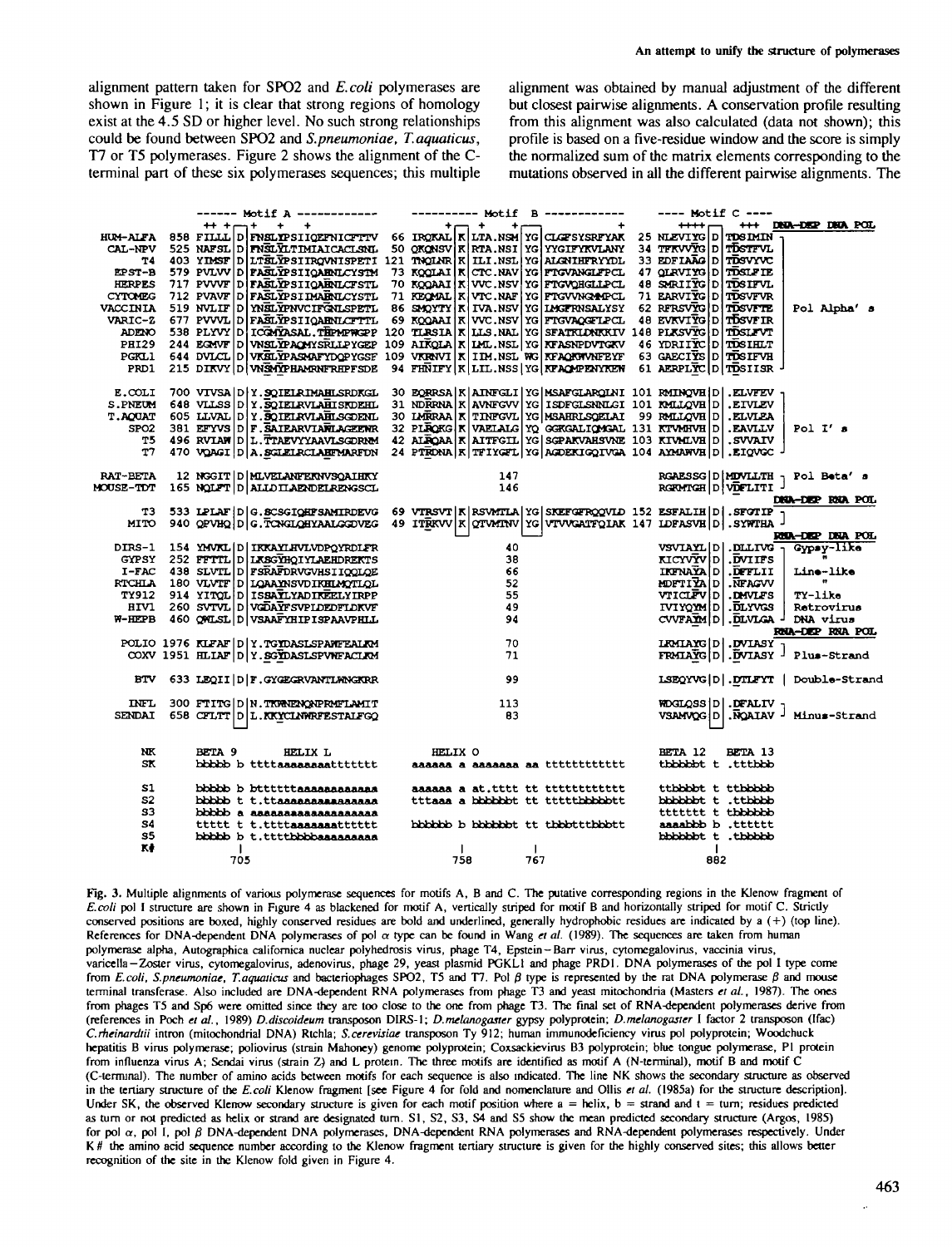matrix is a rescaled Dayhoff matrix as used by Gribskov and Burgess (1986). A threshold of 60% conservation leaves five regions of high homology, which are indicated in Figure 2. These regions are characterized by the conserved sequences  $(F)N \bullet S \bullet (Q)(L) \bullet \bullet \bullet L$  for the first region  $[ \bullet \]$  refers to a given alignment position occupied by any amino acid, (X) indicates an amino acid almost universally conserved by the six sequences, and a single letter refers to exact conservation in all the sequences], (T)GR for region 2, D.(S).E for region 3,  $K$ •••••• $Y(G)$  for region 4 and VHD(E) for region 5.

A multiple alignment was also built for 12 sequences of DNAdependent DNA polymerases  $\alpha$ s from man, yeast and several viruses. These sequences are essentially the ones presented by Wang *et al.* (1989) together with two recent additions to the NBRF sequence data bank (one polymerase from another adenovirus, Wmadl2, and one from a nuclear polyhedrosis virus, Npadnapma). The resulting conservation profile using a window of five residues left three regions above a 60% conservation threshold. They are characterized by  $D^{\bullet\bullet}(S)(L)Y(P)(S)$ ,  $K^{\bullet\bullet\bullet}N(S)\bullet(Y)G$  and  $(Y)(G)DTDS$ , as previously noted by other authors (Bemad *et al.,* 1987). A comparison of the most conserved sequences for the pol I and pol  $\alpha$  types suggests an overlap of these three regions of pol  $\alpha s$  with regions 3, 4 and 5 of the pol I type; these regions will hereafter be called motifs A, B and C (Figure 3). These three motifs are centered on invariant residues: motif A contains a strictiy conserved aspartate at the junction of a beta strand and an alpha helix, motif B contains an alpha helix with positive charges and motif C has a doublet of negative charges located in a beta-turn-beta secondary structure, as implied from the Klenow structure (Figure 4). Great variability in the lengths separating the different conserved regions was observed for the pol  $\alpha s$ : 50 - 120 residues between motifs A and B (average 70) and  $25 - 150$  residues between motifs B and C (average 60). In the pol Is, these values compare respectively with 30 and 100 residues, on average.

A rat DNA-dependent DNA polymerase  $\beta$  (Matsukage *et al.*, 1987) can be easily aligned with a mouse terminal deoxynucleotidyltransferase (Koiwai *etal.,* 1986). Though many residues are identically conserved amongst the two sequences, an N-terminal and a C-terminal fragment may be related to motifs A and C of DNA polymerases (Figure 3).

For DNA-dependent RNA polymerases, the three motifs could only be found in the proteins made of only one subunit. Four different sequences of this type are known, the two most distantly related being from phage T3 and yeast mitochondria (Masters *et al.,* 1987). The distances between motifs compares well with the ones of the pol I type. The sequence fragments corresponding to the motifs are presented in Figure 3, together with those found in DNA pol  $\alpha s$ , pol Is and pol  $\beta s$ .

Secondary structure predictions averaged over each set of sequences (DNA pol.  $\alpha s$ , pol Is and pol  $\beta s$  and DNA-dependent RNA pols) were made according to the procedures of Argos (1985) and are given in Figure 3. Except for pol  $\beta s$ , for which only two sequences are known, they often show agreement amongst themselves as well as with the pol I structure, especially for motifs A and C.

Recently, Poch *et al.* (1989) identified four motifs shared by all RNA-dependent RNA, and DNA polymerases (84 different sequences). Two of their motifs were found to be similar to two of those contained in the DNA-dependent polymerases; namely, motifs A and C. These two motifs maintain the strictly conserved residues in the same environment. The mean secondary structure predictions agree with the observed structure in the corresponding



**Fig. 4.** An illustration of the tertiary folding pattern of the polymerase domain from the *E.coli* Klenow fragment. The sketch is similar to that given by Ollis *et al.* (1985a). The three differently shaded regions, in moving from the N-terminus to the C-terminus, correspond respectively to motifs A (black region), B (vertical stripes) and C (horizontal stripes), whose sequences are given in Figure 3. Sequence positions relative to the secondary structures are numbered.  $\beta$ -strands are numbered sequentially and  $\alpha$ -helices are designated by letters according to the alphabet. The structural position of the conserved amino acids is indicated in each of the motifs.

regions of the Klenow fragment (Poch *et al.*, 1989). Sequence fragments from 12 representative RNA-dependent polymerases (i.e. from each of the subfamilies: reverse transcriptases, plus-, minus- and double-strand RNA polymerases) are shown aligned to those matched in the DNA pols (Figure 3).

Several viral RNA-dependent RNA polymerase and reverse transcriptase sequences were then compared to those from pol Is and pol  $\alpha$ s using the same sequence comparison technique as above (Argos, 1987). Among the different pairwise comparisons, extensive sequence similarities were found between the viral hepatitis B RNA-dependent DNA polymerase from Woodchuck (Galibert *et al.*, 1982) and Herpes simplex virus DNA polymerase, a member of the DNA pol  $\alpha$  family (Gibbs *et al.*, 1985). The matrix is shown in Figure 5 and the resultant alignment in Figure 6. It is noteworthy that 31 % of the aligned residues are identical. In this alignment, two conserved regions can be delineated that correspond to motifs A and C. The homology between these two sequences provides a possible link between the DNA- and RNA-dependent polymerases.

## **Discussion**

## *DNA-dependent DNA polymerases*

*Sequence similarities.* In this work, a new member was added to the pol I type of DNA-dependent DNA polymerases. An analysis of the multiple alignments for the pol I type as well as for the pol  $\alpha$  type pointed to three conserved motifs held in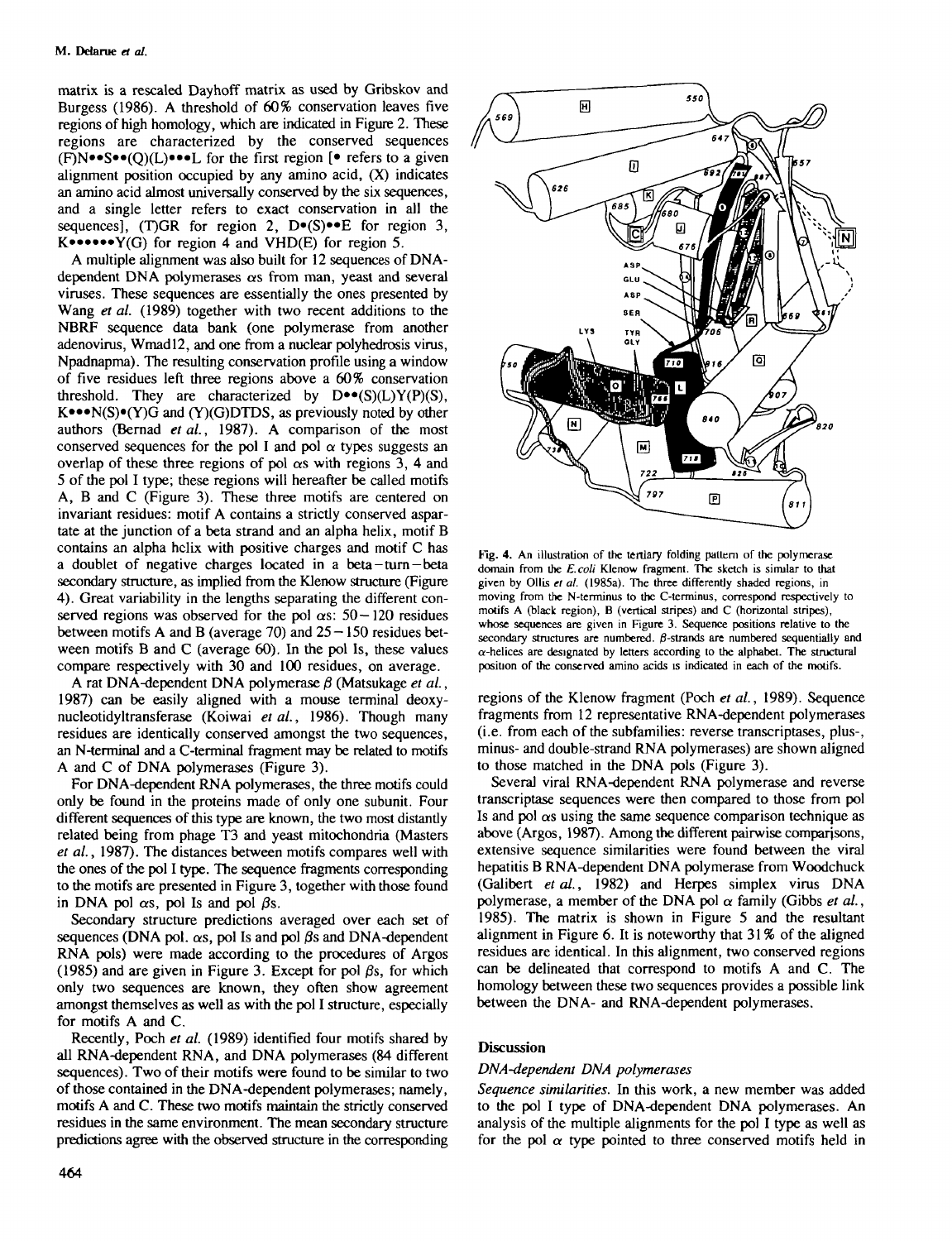

**Fig. 5.** Homology search (Argos, 1987) between Woodchuck hepatitis B RNA-dependent DNA polymerase and Herpes simplex DNA-dependent DNA polymerase. The search window lengths ranged from 9 to 35 in steps of 2; the search peaks are plotted over the entire window length, with the largest value dominating when overlap occurs from the multiprobes. The peak values (S) are scored as a number of standard deviations  $(\sigma)$  above the matrix mean for each window length. Thin lines indicate  $3.2\sigma < S < 3.9\sigma$ ; thick lines,  $4.0\sigma < S < 4.3\sigma$ ; circles  $4.4\sigma < S < 4.7\sigma$ ; and jagged lines,  $4.8\sigma < S < 5.0\sigma$ . The path used as a basis to effect the alignment shown in Figure 6 is indicated by arrows.

common. The distances between these motifs are quite variable. However, within each polymerase type, there is already great variation in the distances between conserved regions. Moreover, it would seem unlikely that three of five most conserved sequence regions in the polymerase domain of pol Is (Figure 2) could be aligned with the three most conserved regions of DNA pol  $\alpha s$ purely by chance. A different piece of evidence pointing to a possible link between the pol I and the pol  $\alpha$  types comes from sequence similarities within the exonuclease domain of the T5 polymerase and pol  $\alpha s$  (Leavitt and Ito, 1989). It is then reasonable to expect their polymerase domains to be related also. In fact, this observation has been recently extended to all exonuclease domains of pol  $\alpha s$  and pol Is, including SPO2 (Bernad *et al.,* 1989). In addition, the secondary structure predictions, especially for motifs A and C, point to supersecondary structures for pol  $\alpha s$  that coincide with those observed in the pol I Klenow structure.

*From the sequences to structure.* The three motifs A, B and C are clustered and consecutive in the C-terminal fraction of the Klenow fragment and correspond to structural features likely to interact with the DNA (Ollis *et al.,* 1985b). Figure 4 highlights the portions of the *E. coli* pol I tertiary structure corresponding to the three shared motifs. Motif A, characterized by a conserved Asp and Ser, corresponds to strand 9 and helix L. Motif B, with conserved Lys, Tyr and Gly encompasses most of helix O and the following long loop region. Motif C delineates strands 12 and 13 with the mostly conserved negative charges contained in the connecting loop of the  $\beta$ -hairpin. Since the N-terminal Asp of the doublet is the only one universally conserved, it is presumed to be catalytically more important. It is clear that the structural segments A and B are likely to come into contact with DNA and that the strand  $12-13$  hairpin loop could place at least one catalytic residue in the polymerase active site. Model building of DNA into the Klenow fragment structure also supports the importance of these regions (Ollis *et al.*, 1985a,b; Warwicker *et al.*, 1985). Furthermore, the  $C_{\alpha}$  atom of motif C Asp882 is

within 5.5 Å of that from Asp705, conserved in motif A  $[C_{\alpha}]$ atom coordinates given in Brookhaven database (Bernstein *et al.*, 1977, file 1DPI)]. Their spatial proximity would allow both to participate in catalysis. Region 2 of pol Is (sequence TGR between strands 7 and 8—see Figures 2 and 4) is also located in the vicinity of this area but no sequence homology with the pol  $\alpha$  type could be found for this region. Region 1 falls in an undefined part of the electron density map (see Ollis *et al.,* 1985a; Figure 4). *From structure to Junction.* Considerable biochemical evidence points to the importance of these three motifs in the DNA polymerase activity. A synthesized *E.coli* pol I oligopeptide corresponding to the N-terminal-most two-thirds of the loop

region connecting helices O and P (motif B—see Figure 4) has been shown to bind deoxynucleotide triphosphate substrates of pol I as well as duplex DNA (Mildvan, 1989). Furthermore, photo-affinity labeling with 8-azido-dATP identifies Tyr766 as a residue in the active site (Joyce and Steitz, 1987) while Lys758, also part of this motif, succumbs to chemical labeling, this time using pyridoxal phosphate (Basu and Modak, 1987). A further synthesized peptide (Shenbagamurthi et al., 1988; Mildvan, 1989) corresponding to helix Q and strands 12 and 13 (motif C) was not found to bind the pol I substrate, although it apparently retains its proper folding; however, this result does not exclude that this peptide, although unable to bind dNTP on its own, can co-operate with other regions of the native protein and be just co-operate with other regions of the halve protein and be just part of the binding site. In fact, Filsoof of port, which is in the loop joining strands 12 and 13 and sequentially ajdacent to the conserved Asp882 of motif C, has been shown to be involved in the binding of  $[{}^{32}P]$ dTTP (Pandey et al., 1987). In addition, the beginning of helix Q, which is close in space to the end of helix O (motif B) and motifs A and C, can also be labeled by phenylglyoxal (Mohan *et al.*, 1988).

Similarily, for the pol  $\alpha$  type, genetic studies of the Herpes simplex virus polymerase (Larder *et al.,* 1987a) revealed that four out of the six identified drug-resistant polymerase mutants cluster in motifs A and B. The drug used was a dNTP analog. Other mutants involved in drug and substrate recognition were also mapped by Gibbs *et al.* (1988) in motifs A and B. This is in agreement with a central role of these motifs in dNTP binding for the pol  $\alpha$  type, as is the case of the pol I type.

Finally, for the third DNA polymerase type (pol  $\beta$ ), a chemical affinity-labeled  $[3^2P]8$ -azido-dATP) peptide in the terminal transferase allowed the mapping of the dNTP binding site; this peptide contained the sequence GHDVD that is part of motif C (Evans *etal.,* 1989) and that resembles both YGDTD and VHDE. This supports the alignment given in Figure 3, even though motif B could not be found with certainty in this pol  $\beta$ type of DNA polymerases. Furthermore, the number of residues between motifs A and C in the transferase ( $\sim$  150) matches well the corresponding number in the Klenow pol Is averaging about 170 residues.

*Structural implications of the distance variability between motifs.* Figure 3 shows the number of residues contained between each of the motifs for all the DNA pol  $\alpha$  sequences and for the Klenow polymerase I domains. Between motifs A and B a comparable number of residues is found for both pol I and  $\alpha$ types, while between B and C the pol  $\alpha$  sequences generally contain considerably fewer amino acids than their putative Klenow counterparts. This region of the structure encompasses helix P, strands 10 and 11, and helix Q. Apart from the beginning of helix Q, these regions are unlikely to be in contact with the DNA, according to model building studies (Warwicker *et al.,* 1985; Figure 4), suggesting that this region could be considerably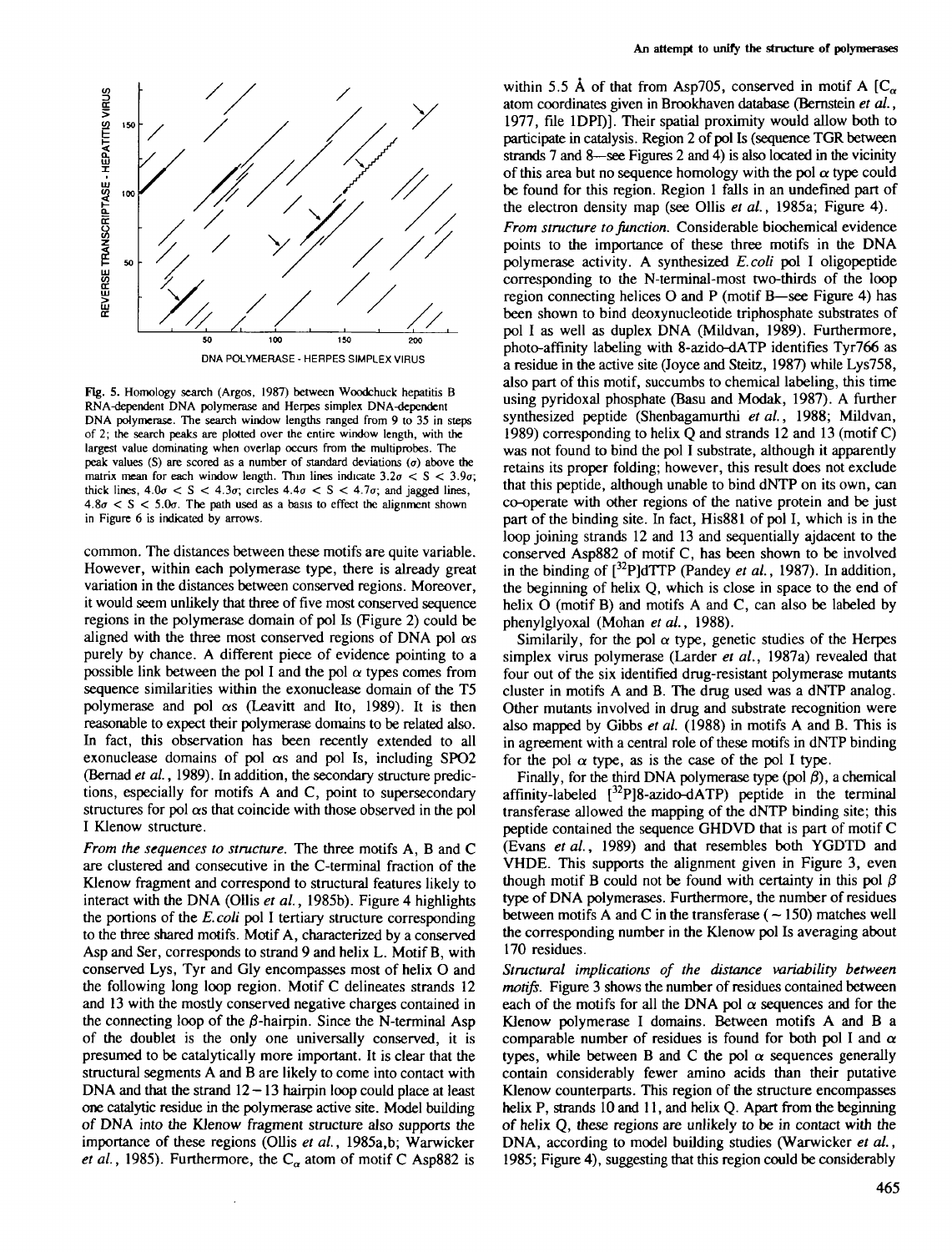| HepBWo<br>Herpes | <b>RFNTCLS-YSTHNRNDSQLQT</b><br>WLSLDV-SAAFYHI-----------PISPAAVPHLLVGSPGLE<br>VVVFDFASLYPSIIQAHNLCFSTLSLRADAVAHLEAGKDYLE//RSRIPQSSPEEAVLLDKQQAA   |
|------------------|----------------------------------------------------------------------------------------------------------------------------------------------------|
|                  | $\bullet$<br>$\frac{1}{2}$<br>** **<br>۰<br>. .                                                                                                    |
| HepWo            | MHNLCTRHVYSSLLLLF-------------KTYGRKLHLLAHPFIMGFRKLPMGVGLSPFLLAOFT<br>IKVVC-NSVYGFTGVQHGLLPCLHVAATVTTIGREMLL-ATREYVHAR-----WAAFEQLLADF-            |
| Herpes           | ۰<br>$\bullet$ $\bullet$<br>$-$<br>**<br>۰                                                                                                         |
| HepWo            | SALASMVRRNFPHCVVFAYMD-DLVLGAR---TSEHLTAIYT----HICSVFLDLG-IHLNVNKT                                                                                  |
| Herpes           | -PEAADMRAPGPYSMRIIYGDTDSIFVLRCGLTAAGLTAMGDKMASHI-SRALFLPPIKLECEKT<br>. .<br>. .<br>$\bullet$<br>. .<br>**<br><b>All Contracts</b><br>***<br>۰<br>۰ |



deleted without apparent catalytic harm. The shortest segment between motifs B and C is 25 amino acids in the human pol  $\alpha$ sequence; a peptide of this size could easily connect Ile779 at the C-terminus of the Klenow motif B to Arg875 at the Nterminus of motif C; i.e. connect the loop following helix O with strands 12 and 13 of motif C. In fact, given the 49 A distance between the  $C_{\alpha}$  atoms of Ile779 and Arg875 in the *E.coli* pol I tertiary structure (Ollis *et al.,* 1985a), 17 residues in helical conformation (mean C<sub> $\alpha$ </sub> distance of 1.5 Å) and eight in a coil stucture (mean  $C_{\alpha}$  distance of 2.9 Å) could span the required 49 A. This 'helical model' would allow the maintenance of the N-terminal region of helix Q, whose sequence is also reasonably conserved in the six type I DNA polymerase sequences (see Figure 2).

The distance between motifs A and B can also vary from 50 to 120 residues in the pol  $\alpha$  family; this region corresponds to helices M and N of the Klenow structure. In the pol I family, this distance ranges from 20 to 40 residues. An inspection of Figure 4 suggests the possibility of insertions in this region.

## *DNA-dependent RNA polymerases*

In this family, three conserved regions that matched the three motifs A, B and C could be found, invariant residues are maintained and the residue lengths between them compare well with those of DNA-dependent DNA polymerases. However, since this family is composed of four members with only two sufficiently distant ones, more sequences are needed in order to narrow the number of conserved regions that are truly functionally essential.

## *RNA-dependent polymerases*

Of the four motifs of viral RNA-dependent RNA polymerases, as well as reverse transcriptase sequences recently identified by Poch et al. (1989), two match motifs A and C of DNA-dependent polymerases. [These motifs are the only sequence features shared by all these sequences.] The 31% identity alignment of the hepatitis B reverse transcriptase from Woodchuck (Galibert *et al.,* 1982) with the Herpes simplex virus DNA pol  $\alpha$  (Gibbs *et al.*, 1985) strongly supports the relationships between DNA- and RNA-dependent polymerases. The closeness of these two sequences is also sensible on evolutionary grounds, because reverse transcriptases have already been postulated to be an essential intermediary step in going from an RNA-dependent RNA polymerase to a DNA-dependent DNA polymerase (Lazcano *et al.*, 1988). Furthermore, it should be pointed out that hepatitis B viruses are the only viruses encoding reverse transcriptase activity that have a DNA genome.

A site-directed mutagenesis experiment has pointed to the catalytic importance of the Asp—Asp doublet in motif C of RNAdependent polymerases (Inokuchi and Hirashima, 1987). In addition, site-specific mutagenesis of the human immunodeficiency virus reverse transcriptase revealed that mutation of the first conserved Asp of motif C into His completely destroyed activity (Larder *et al.*, 1987b). The mutation of the other strictly conserved Asp residue in motif A into Gin had a similar effect.

The sequence length between motifs A and C in the RNAdependent polymerases averages  $\sim$  70 residues, which is considerably shorter than the  $150-170$  amino acids in the pol Is, though one sequence from influenza virus contains 118 spacer residues, comparable with some pol  $\alpha$ s (Figure 3). Once again, helix P and part of the helix O and strands 10 and 11 are possible candidates for deletion. The shortest of all the distances (38 residues) suggests that deletions can occur in the M and N helices and in the loop following helix O, in this family.

#### *Perspectives and conclusion*

Argos (1988) previously discussed the conservation of motif C in pol  $\alpha$ s and RNA-dependent polymerases; we extend this observation to the pol Is, pol  $\beta s$  and some DNA-dependent RNA polymerases. Apparently the fully conserved first Asp of the  $\text{Asp--Asp}$  doublet of motif C is catalytically more important than the second. We also contend that there is at least another motif upstream (motif A), with another strictly conserved aspartate located in a turn between a beta strand and an alpha helix, in spatial proximity of motif C; genetic experiments suggest that this motif might also be involved in the catalytic process. One of the many possible functional roles for these residues is that the strictly conserved Asp residue in motif C may co-operate with the one of motif A to bind a magnesium ion that would be part of the dNTP binding site. This site would be located at the bottom of a cleft containing the DNA. This cleft, similar to the one of the Klenow fragment, is already apparent in a 4 A map of T7 DNA-dependent RNA polymerases (Soos *et al.,* 1989). If this is true, the different families of polymerases could be the result of divergence from a common ancestor, with essentially the same folding; or the conservation of conserved residues in the same spatial arrangement in the catalytic site could be due to convergent evolution, as observed in the subtilisin and chymotrypsin active site.

In spite of wide apparent sequence variability (likely to reflect a very ancient divergence), it is very tempting to adopt the strong, structurally unifying principle stating that many polymerases may fold like the known tertiary architecture of the *E.coli* pol I. Consistent with this hypothesis is the experimental observation that it is possible to change the template or substrate specificity of certain polymerase types if  $Mg^{2+}$  is replaced by  $Mn^{2+}$  (see Lazcano *et al.,* 1988). This model, however, should be viewed as speculative, even though several lines of evidence point to this unifying conclusion. We believe it deserves attention, because site-directed mutagenesis experiments aimed at probing the catalytic site and template specificity should benefit from our hypothesis, which gives a possible structural framework for